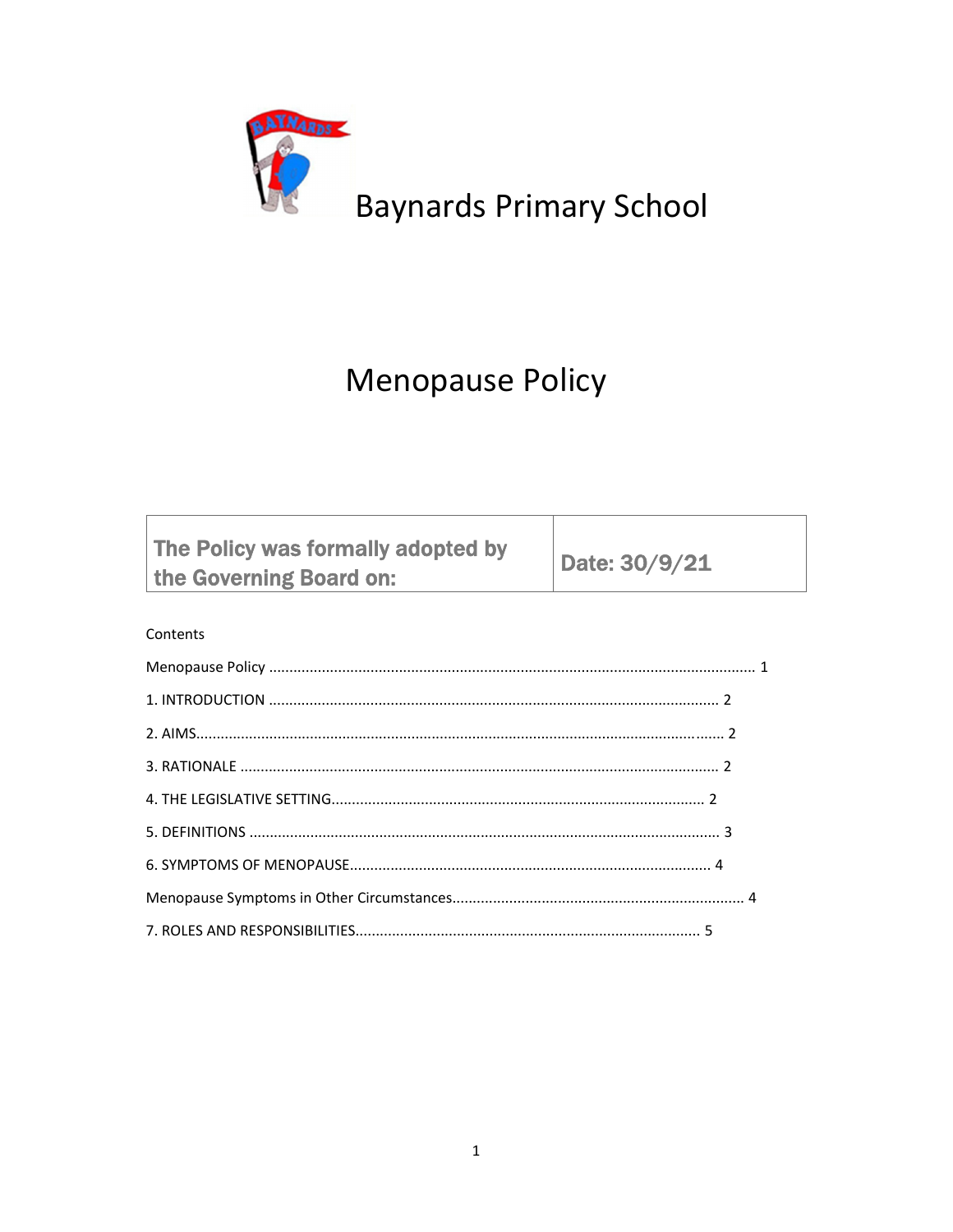#### **1. INTRODUCTION**

Baynards Primary school has a positive attitude towards the menopause and will treat all individuals with dignity and respect during this time and ensure that the workplace promotes an open and honest culture in which menopause can be discussed. We are committed to providing an inclusive and supportive working environment for everyone who works within our school. Baynards Primary is committed to the health and wellbeing of its workforce, and it recognises that staff may need additional consideration, support and adjustments during this transitional time before, during and after the menopause. We are committed to ensuring that individuals feel confident in discussing menopausal symptoms and asking for support and adjustments in order to continue with their role within the organisation. We recognise that the menopause is an equality and occupational health and safety issue and that women and transgender people may need appropriate flexibility, support and adjustments during the time of change before, during and after the menopause.

#### **2. AIMS**

2.1. To create an environment where female and transgender employees who are affected by the menopause feel confident enough to raise issues about their symptoms and ask for support and adjustments at work.

2.2. To ensure that conditions in the workplace do not make menopausal symptoms worse and that appropriate adjustments and support are put in place, as well as recognising that the menopause and perimenopause is an individual experience and therefore there is no 'one size fits all' solution.

2.3. To reduce sickness absence due to menopausal symptoms and retain valued employees in the workplace.

2.4. To ensure that all individuals are treated fairly and with dignity and respect within their working environment.

#### **3. RATIONALE**

3.1. This policy sets out the guidelines for members of staff and Senior Leaders on providing the right support to manage menopausal symptoms at work. It is not contractual and does not form part of the terms and conditions of employment.

#### **4. THE LEGISLATIVE SETTING**

4.1. The Health and Safety at Work Act (1974) requires employers to ensure the health, safety and welfare of all workers. Under the Act, employers are required to do risk assessments under the Management Regulations which should include specific risks to menopausal

2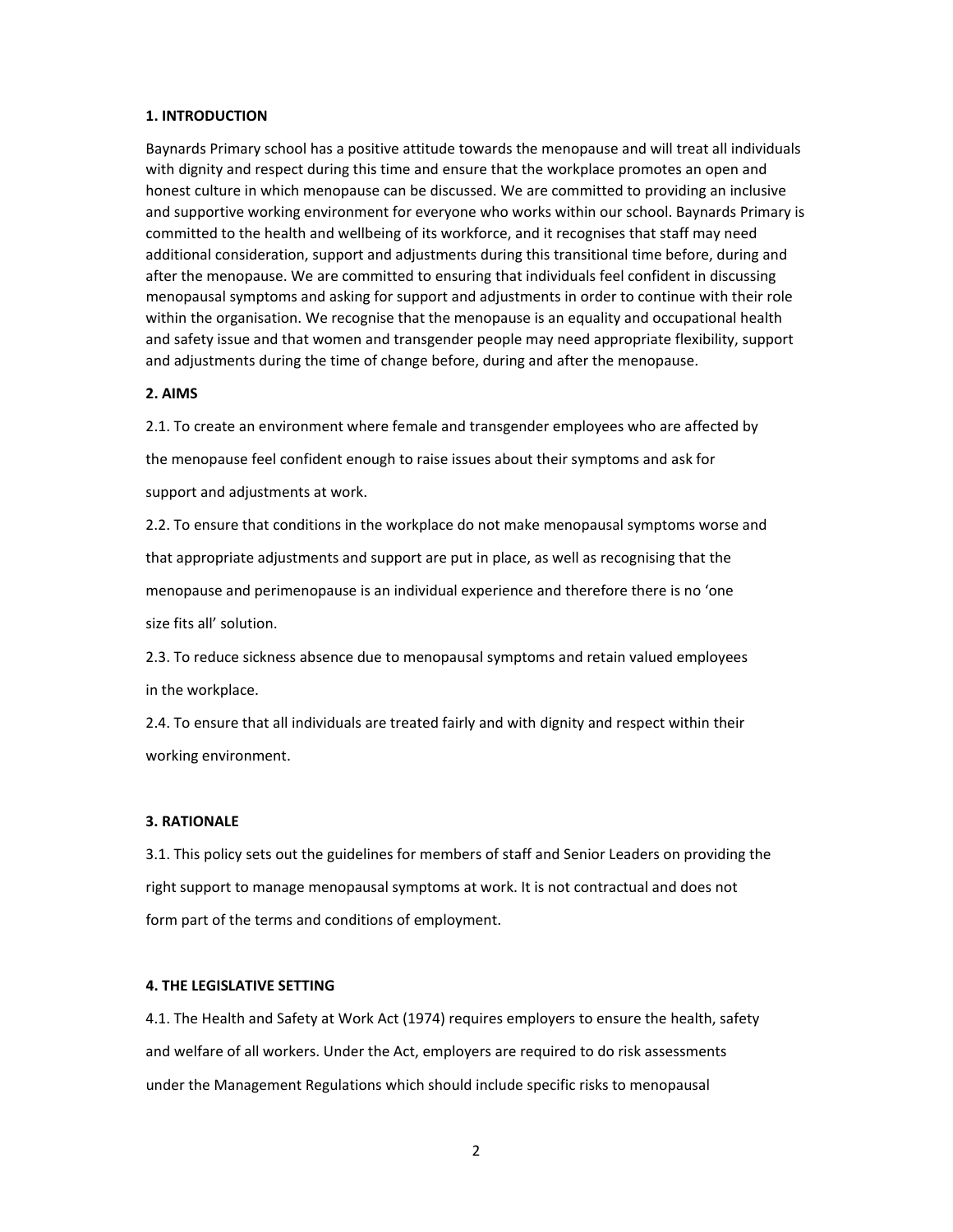women and transgender people if they are employed.

4.2. The Equality Act (2010) prohibits discrimination against people on the grounds of certain 'protected characteristics' including sex, age and disability. Note that conditions linked to the menopause may meet the definition of an 'impairment' under the Equality Act and require reasonable adjustments.

#### **5. DEFINITIONS**

5.1. The menopause is part of the natural ageing process for women, although it can be brought on as a result of other medical conditions or certain surgical interventions. It refers to the point in time when menstruation has ceased for twelve consecutive months.

5.2. After a woman has not had a period for a year, this is considered to be 'postmenopausal'.

5.3. The Trust recognises that a proportion of its employees will be working through and well beyond the menopause.

5.4. The Trust recognises that the menopause affects all women, and it can often indirectly affect their partners, families and colleagues as well.

5.5. The peri-menopause is the period of hormonal change leading up to the menopause and can often last four to five years although for some women it may continue for many more years or for others may last just a few months. It varies greatly in different individuals.

During the time of the peri‐menopause individuals may begin to experience symptoms due to changes in their hormone levels. These symptoms may vary in degree between different individuals. Due to the fact that they may be still having regular periods at the onset of the symptoms, many individuals do not always realise that they are experiencing the perimenopause

and may not understand what is causing their symptoms; and can be a barrier

to accessing support.

5.6. The menopause usually occurs between the ages of 45 and 55. In the UK, the average age is 51, but it can happen much earlier. Many women experience the menopause before 45 (early menopause) and a significant number of women experience the menopause before the age of 40 (premature menopause). Some women experience a medical/surgical menopause which can occur suddenly when the ovaries are damaged or removed by specific treatments such as chemotherapy, radiotherapy or surgery.

3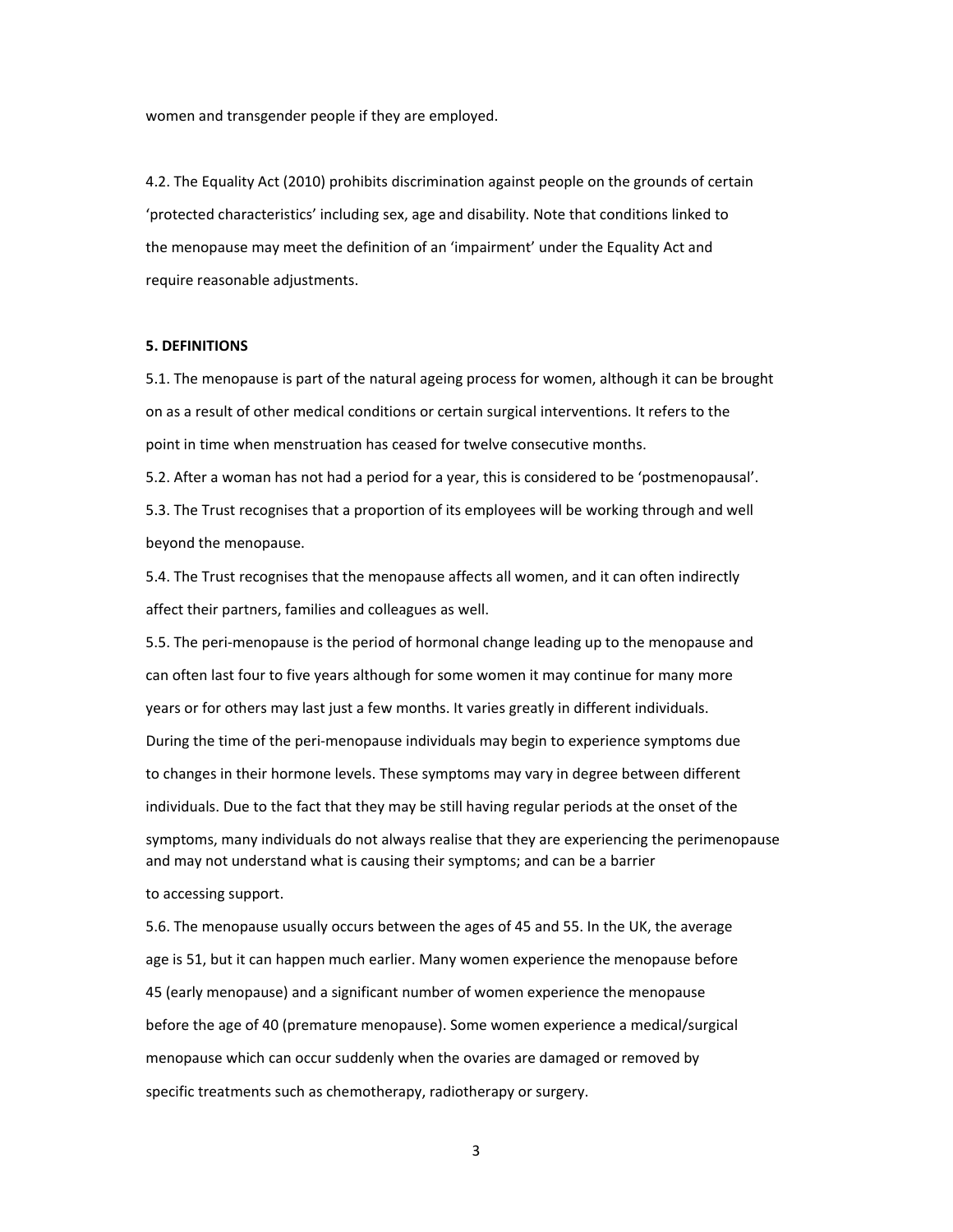5.7. People from the non‐binary, transgender and intersex communities may also experience menopausal symptoms.

5.8. The Trust recognise that for many reasons; peoples' individual experiences of the menopause may differ greatly. Some people seek medical advice and treatment for the symptoms of the perimenopause (the time leading up to menopause when a woman may experience changes, such as irregular periods or other menopausal symptoms) and menopause (defined biologically as reaching a natural end to reproductive life). 5.9. A common form of treatment is known as hormone replacement therapy (HRT). Many women find these treatments helpful for alleviating symptoms, but HRT is not suitable or appropriate for all women. Some people using HRT may experience side effects which

may also require adjustments in the workplace.

#### **6. SYMPTOMS OF MENOPAUSE**

6.1. It is important to note that not every woman will notice every symptom, or even need help or support. However, 75% of women do experience some symptoms, and 25% could be classed as severe.

6.2. Symptoms can manifest both physically and psychologically including, but not exclusively, hot flushes, poor concentration, headaches, panic attacks, heavy/light periods, anxiety, and loss of confidence. Some women also experience difficulty sleeping. Other symptoms include vaginal symptoms, Urinary problems Migraines and headaches, Reduced muscle mass, Skin irritation, Palpitations – heartbeats that suddenly become more noticeable.

6.3. These symptoms (which can vary in degree) may be experienced even though menstruation continues so women who are still having regular periods may not realise that they are experiencing the perimenopause and not understand the cause of their symptoms.

#### **Menopause Symptoms in Other Circumstances**

6.4. There are other circumstances in which symptoms may be experienced: Whilst menopause is usually a process involving gradual change, it can sometimes be sudden and acute following serious illness, medication or surgery. Sudden menopause tends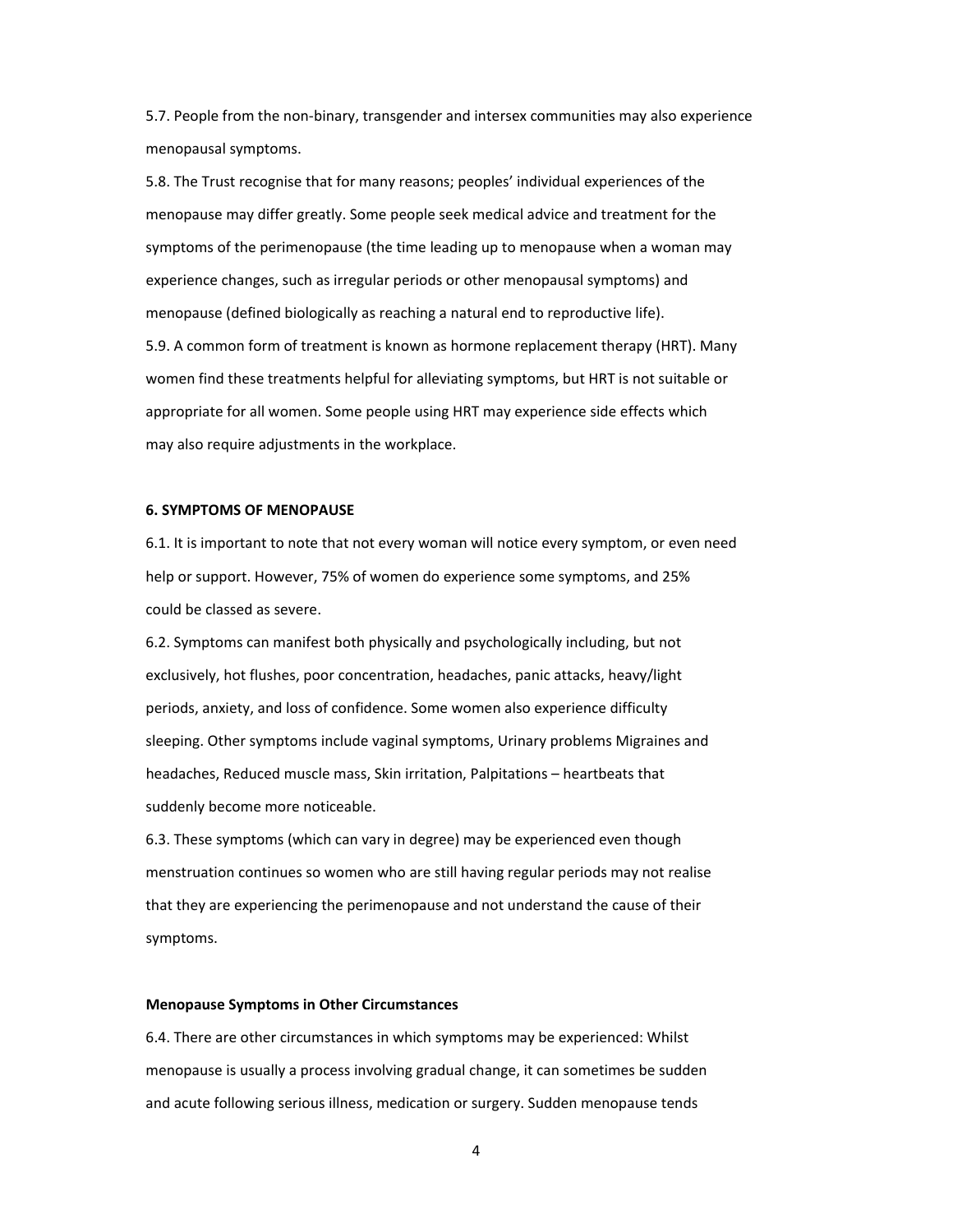to experience more severe symptoms and may require treatment and/or postoperative care to manage further problems. Younger women undergoing treatments for conditions such as endometriosis (estimated to affect around 1 in 10 women of reproductive age) and infertility (affecting around 1 in 7 couples), may experience menopausal symptoms whilst receiving treatment. Surgical and medical treatments as part of an individual's gender transition can result in menopause symptoms. 6.5. Post Menopause Symptoms continue on average for four years from the last period and can continue for up to 12 years. There is potentially an increased risk of certain

conditions, including heart disease and osteoporosis (brittle bones) during postmenopause because of lower levels of certain hormones. These risks are higher for those who have had an early or premature menopause.

#### **7. ROLES AND RESPONSIBILITIES**

#### **7.1. Employer Responsibility:**

7.1.1. Baynards Primary will educate staff to be aware of how the menopause can affect working women and transgender people, taking account of the particular circumstances in schools, and about the potential symptoms of menopause, and how they can support those experiencing them.

7.1.2. Confidentiality will always be respected.

7.1.3. The risk assessments which we undertake will consider the specific needs of menopausal employees, and, in doing so, we will consult with union representatives and employees and share with all managers and new managers, requesting signatures to confirm that measures are understood and will be acted upon. Risk assessments will include consideration of temperature and ventilation issues and will also address welfare issues, such as access to toilet facilities and cold water, during and outside break and lunch times.

7.1.4. At Baynards we will make adjustments where necessary to support individuals experiencing the menopause, and to ensure the workplace does not make their symptoms worse. It is important to note that adjustments need to considered on an individual basis and within the environment in which they are working.

These could include simple measures such as:

- leaving doors open where appropriate
- ensuring that windows can be safely opened
- ensuring that it is possible to regulate the temperature in a classroom or other room

by turning down radiators (as long as the temperature does not drop below 18

degrees Celsius, this will be comfortable for all occupants)

• provision of fans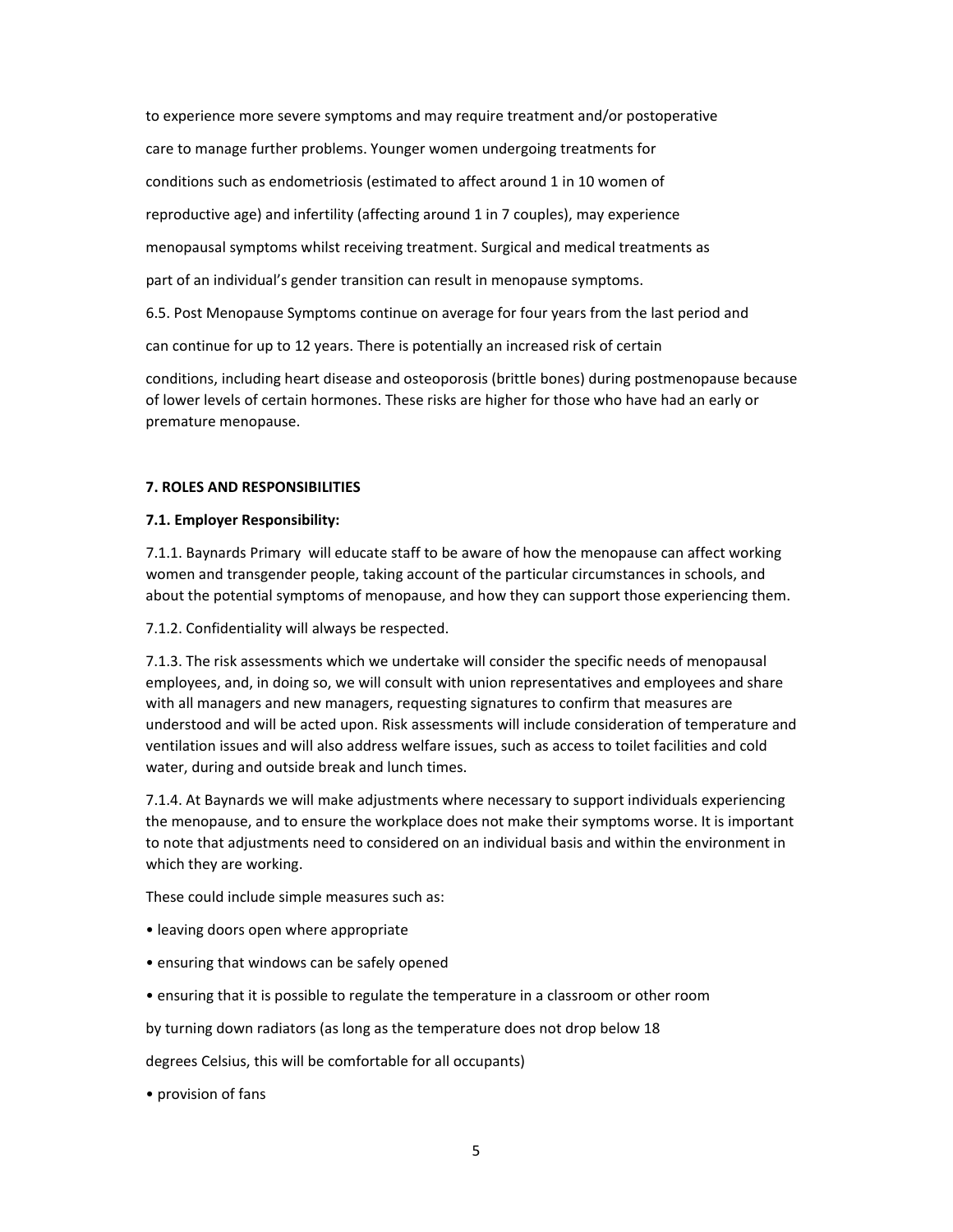• fitting blinds to windows

• establishing a system that allows cover for women or transgender people who need to access toilet/ washing facilities while they are teaching (to deal with heavy and recurring bleeding)

• considering requests for changes to working arrangements, e.g. temporary part‐time working

- swift permission for absence to attend menopause‐related medical appointments
- adjusting workplace procedures and processes to support and avoid any detriment

to menopausal employees. This is not a definitive list of measures; we will actively listen to employees and union representatives and consider adjustments in light of the school context and the safety of pupils and staff members.

7.1.5. It is recognised that many of these practical and easy-to-institute changes to the workplace, which will make working life more bearable for menopausal women and transgender people will benefit all staff.

7.1.6. Senior leaders can only be sympathetic and supportive though if they are aware that

their member of staff is experiencing difficulties. Research has shown that people

may feel uncomfortable or embarrassed approaching their manager to discuss

any difficulties in managing their menopausal symptoms. This is particularly the

case if their manager is younger than them, as menopause can affect

levels of confidence, if the person they are talking to has no idea about the

menopause. This can be particularly true for trans or non‐binary staff who are not

'out' to their colleagues or manager. It is therefore important that all staff are aware of the symptoms associated with the menopause and understand the issues affecting people going through it. This will help in fostering an environment where we are all more comfortable talking about the menopause, the symptoms and measures that could help in minimising these. All staff Managers should be sensitive to any feelings of discomfort, listen to concerns and complaints and consider what can be done to reduce and minimise the impact symptoms may be having on the staff members performance within the workplace.

#### **7.2. Headteachers Responsibilities:**

7.2.1.

- Ensure that all staff have familiarised themselves with this menopause policy.
- Provide a safe place to allow the member of staff to speak openly and honestly.